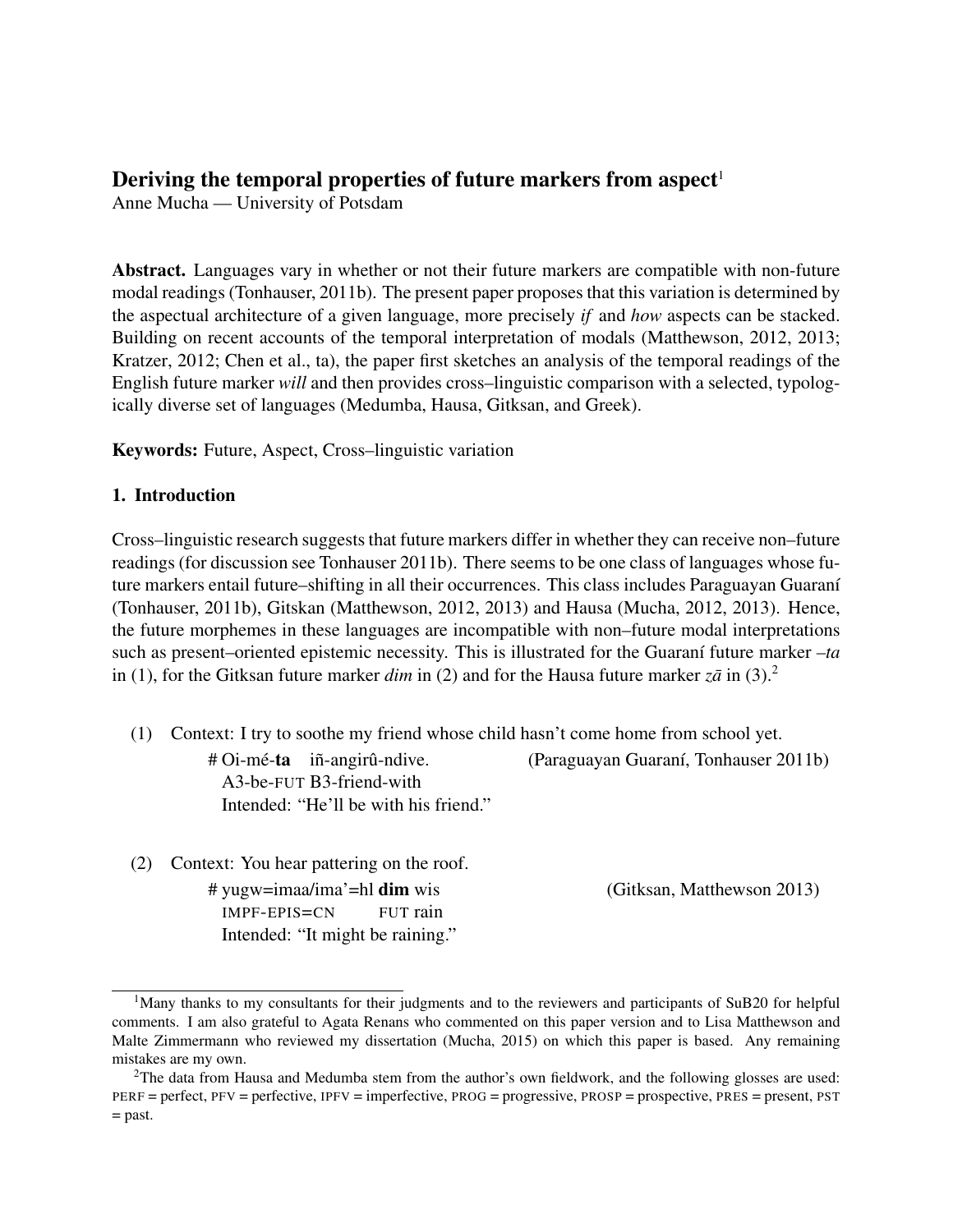(3) Context question: Why are Ibrahim and Bello not at home?

 $#Z\bar{a}$  sù FUT 3PL.PROSP PREP work now wurin aikt yanzù Intended: "They will/must be at work right now."

(Hausa, Mucha 2013)

Languages of the second class, including many Indo–European languages, differ from Guaraní, Gitksan and Hausa in that their future markers are compatible with non–future interpretations. This is illustrated for Greek, English<sup>3</sup> and Medumba in  $(4)$ ,  $(5)$  and  $(6)$ , respectively.

- (4) I Ariadne tha troi the Ariadne FUT eat.ipfv.non–pst.3sg now tora (Greek, Giannakidou and Mari 2014) "Ariadne must be eating now."
- (5) Context: Your sister is visiting, but your daughter Alex is staying in her room. Your sister asks you why, but you can only guess: Alex will be busy. (English)
- (6) Context: You want to visit your friend Elodie. When you arrive at her house, you see that the lights are on, so you say:

Elodie **á'** mb<del>u</del> cum ntu'ndá Elodie FUT be in piece house (Medumba, Mucha 2015) "Elodie will/must be in her room."

The main claim of this paper is that the cross–linguistic variation observed in the temporal interpretation of future markers is due to differences in the aspectual architecture of the respective languages. This approach is crucially inspired by recent work on the interpretation of modals, in particular Matthewson (2012, 2013), Kratzer (2012) and Chen et al. (ta), and it works on the assumption that future interpretation in natural language involves the meaning components of quantification over possible worlds (modality) and (prospective) futur–shifting (see e.g. Copley 2002, 2009; Rullmann et al. 2008; Tonhauser 2011b). Specifically, I propose that the relevant parameters of variation are i) whether a language overtly realizes the modal or the time-shifting component of future meaning (or both) and ii) if and how aspects can be stacked in a particular language.

<sup>&</sup>lt;sup>3</sup>I thank Joseph DeVeaugh–Geiss for his judgments on English.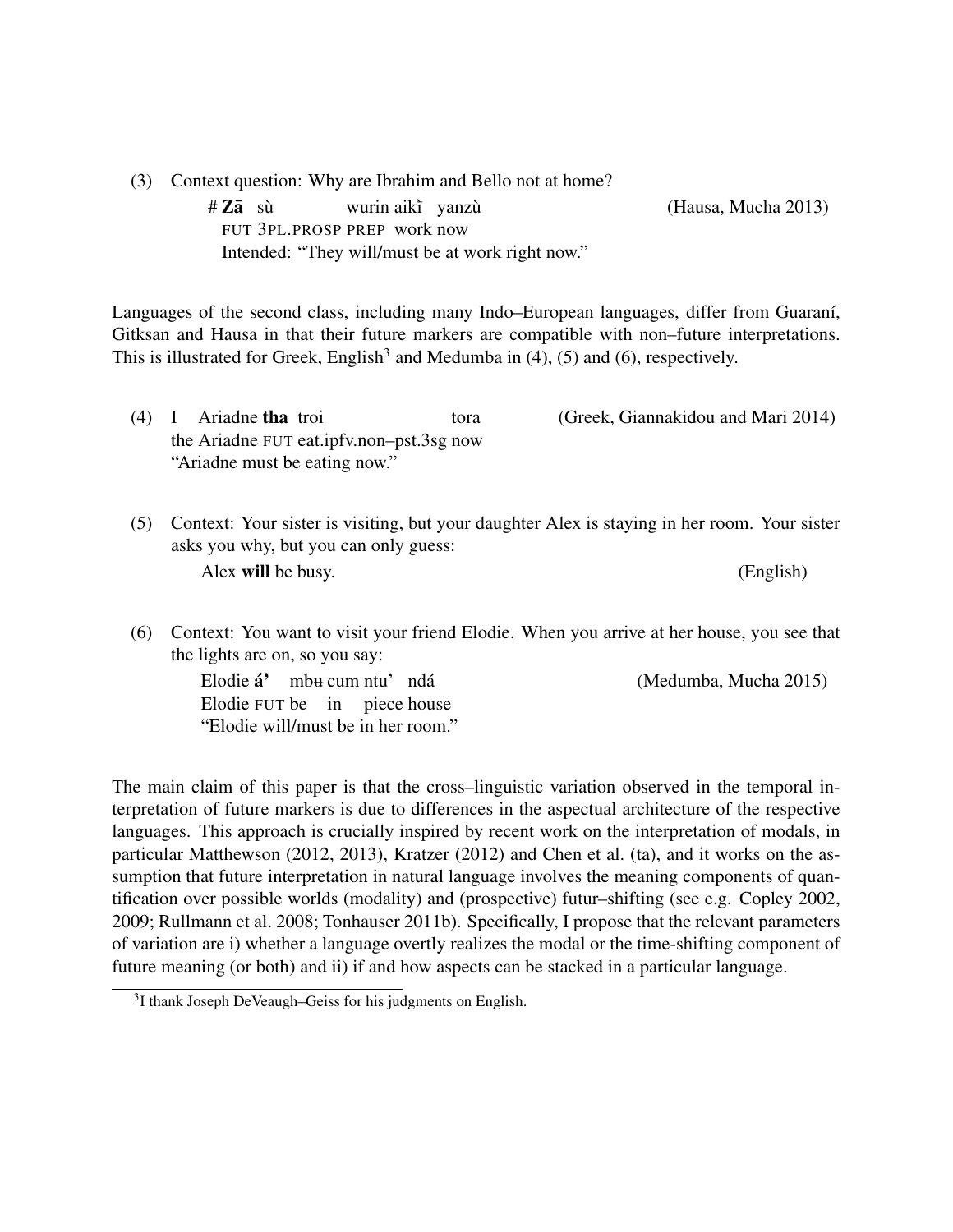# 2. The case of English

#### 2.1. Background assumptions

The existing literature on the English future forms is extensive, and I will not review it in detail here.<sup>4</sup> Most importantly for present purposes, many accounts attribute some modal meaning component to the English future marker *will* (e.g. Enc 1996; Copley 2002, 2009; Klecha 2014); others argue that its meaning is purely temporal (e.g. Kissine 2008; Salkie 2010). As stated in the introduction, I will follow the first approach. I want to argue that the temporal behavior of *will* can be derived from the distribution of aspect if we accept the assumptions in (7).

- (7) a. The meaning of the future (*will* in English) is modal.
	- b. In English, progressive and perfect aspect are projected in distinct aspect layers (Radford 1997; Hohaus 2013; Beck and von Stechow 2014). In Asp $P_1$ , the progressive is in complementary distribution with a covert perfective. In  $AspP<sub>2</sub>$  the perfect is in complementary distribution with a covert prospective.
	- c. The covert prospective must be licensed by a modal element; the default licenser for the covert prospective is *will*. Therefore, *will* always selects for AspP<sub>2</sub>.
	- d. The perfective aspect requires the time of an event to be included in a contextual reference time<sup>5</sup> (Klein, 1994; Kratzer, 1998). For stative predicates, it only requires temporal overlap. This idea is formalized in the lexical entries for perfective aspect in (7d-i) and (7d-ii), which result in different temporal specifications depending on the eventuality type of the VP predicate.<sup>6</sup>
		- i.  $[$ [PFV]]<sup>g,c</sup> =  $\lambda P_{(l,\langle s,t\rangle)}$ . $\lambda w.\lambda t$ . $\exists e$  [ $\tau(e) \subseteq t \& P(e)(w)$ ] if P is eventive
		- ii.  $[$ [PFV]]<sup>g,c</sup> =  $\lambda P_{\langle l,\langle s,t\rangle\rangle}$ . $\lambda t.\lambda w.\exists e$  [ $\tau(e)$  O t & P(e)(w)] if P is stative

The reason is that states do not have a well–defined end or beginning and therefore cannot be claimed to be temporally included in a (reference) time interval or to be temporally bounded. Altshuler and Schwarzschild (2013) formulate the idea of temporal unboundedness of stative predicates as in (7e):

e. The Temporal Profile of Statives (Altshuler and Schwarzschild, 2013: p.45) For any tenseless stative clause  $\phi$ , if  $\phi$  is true at a moment *m*, then there is a moment

- a.  $\exists e \left[ \tau(e)(w) \subseteq t \& P(e)(w) \right]$  if P is eventive
- b.  $\exists e \left[ \tau(e)(w) \cdot O \right]$  of  $\& P(e)(w)$  if P is stative
- c.  $P(w)(t)$  if P is temporal

<sup>4</sup>Also, I will not consider the *be going to* future. For comparison and analysis see Copley (2002, 2009).

<sup>5</sup> I occasionally use the abbreviations RT, UT and ET for *reference time*, *utterance time* and *eventuality time*. <sup>6</sup>This proposal is inspired by Condoravdi (2002)'s AT relation which is cited in (1).

<sup>(1)</sup>  $AT(t, w, P) =$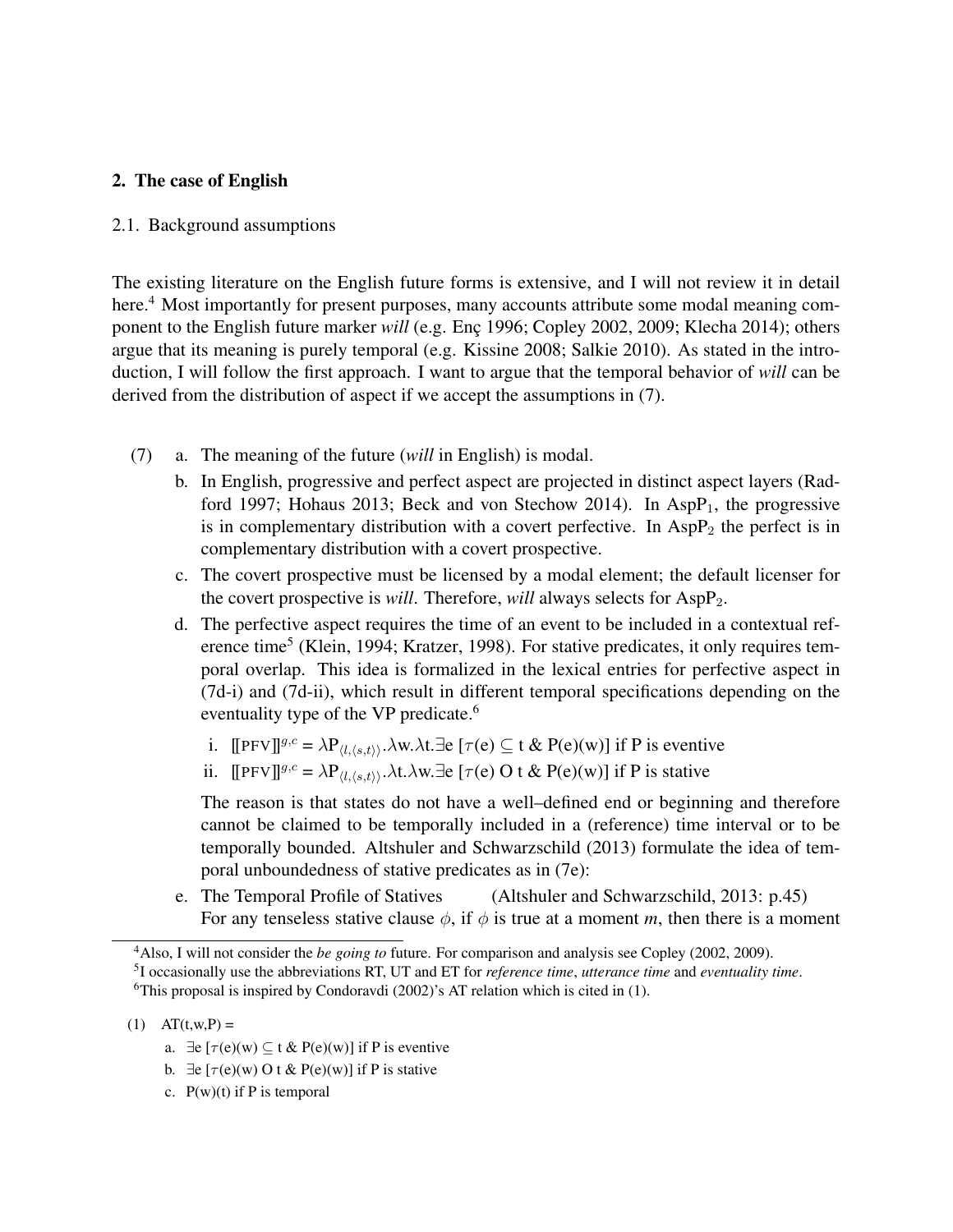*m'* preceding *m* at which  $\phi$  is true and there is a moment *m'* [sic] following *m* at which  $\phi$  is true.

The present analysis suggests that variation in (7b) and (7c), rather than lexical variation in the meaning of future markers, is the source of the different temporal behavior of future markers across languages. The semantics of the remaining aspect morphemes as well as the (purely modal) semantics of *will* that I am assuming are given in (8).

(8) a.  $[IPFV/PROG]^{g,c} = \lambda P_{(l,\langle s,t \rangle)}.\lambda t.\lambda w.\exists e [\tau(e) \supseteq t \& P(e)(w)]^7$ (Kratzer, 1998)

b. 
$$
[\![\emptyset - \text{PROSP}]\!]^{g,c} = \lambda P_{\langle i, \langle s, t \rangle \rangle} \cdot \lambda t. \lambda w. \exists t^* \ [t^* > t \& P(t^*)(w)]^8
$$

- c.  $[[PERF]]^{g,c} = \lambda P_{\langle i,\langle s,t\rangle\rangle}.\lambda t.\lambda w.\exists t' [t' < t & P(t')(w)]$
- d.  $[[will]]^{g,c} = \lambda P_{\langle i,\langle s,t\rangle\rangle}.\lambda t.\lambda w.\forall w'[w' \in BEST_{O_{(w),(t)}} (MB(w)(t)) \rightarrow P(t)(w')]$

#### 2.2. Analysis

The English future marker *will* is compatible with non–future epistemic interpretations. However, only state predicates (9a) and events with progressive aspect marking (9b) allow for these readings, in opposition to bare event predicates (9c).

- (9) Context: Your sister is coming to your house to visit. Your daughter Alex is staying in her room and your sister asks you why, but you can only guess:
	- a. Alex will be busy. (state)
	- b. Alex will be working. (event marked for progressive)
	- c. # Alex will work. (unmarked event, only future reading)

It has also been observed that ongoing present readings cannot be obtained with simple present sentences in English; they require progressive aspect marking as illustrated in (10).

- (10) Context: Your sister asks you what your daughter is doing at the moment. You say:
	- a. She is reading a book.

 $7$ I am setting aside any modal meaning components of the progressive. For detailed modal analyses of the progressive in English see Dowty (1977), Landman (1992), and Portner (1998).

<sup>&</sup>lt;sup>8</sup>A reviewer pointed out to me that I might actually have to assume weak posteriority ( $\leq$ ) rather than strong posteriority  $(\le)$  for the English prospective in order for the analysis to go through, since otherwise it makes wrong predictions for sentences that contain temporal adverbials. I concede that the interaction of aspect and temporal adverbials does not receive much attention here and leave the question of whether the English prospective should be defined involving weak posteriority for future research.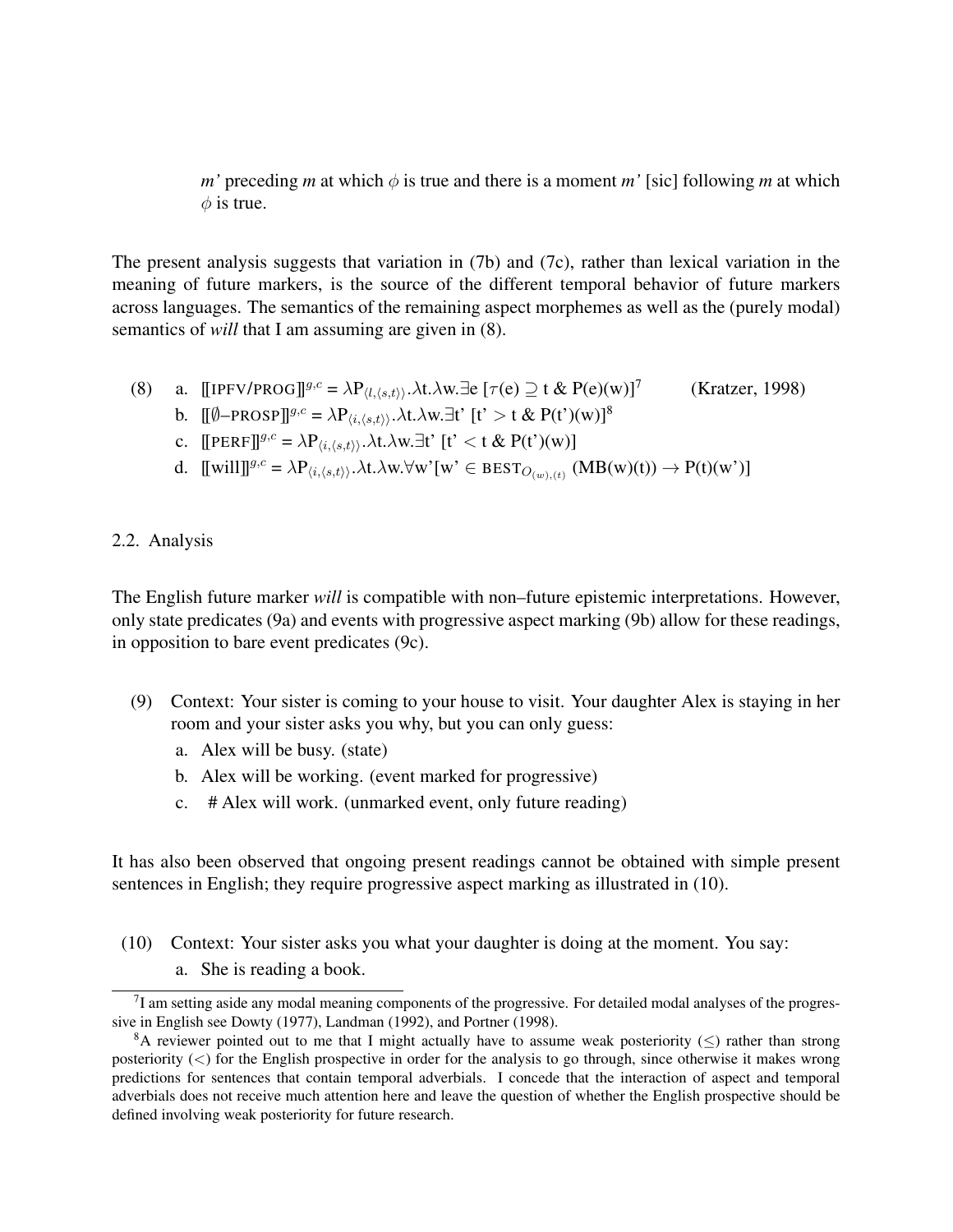b. # She reads a book.

This kind of observation has led some scholars to assume a covert perfective aspect in the grammar of English (see e.g. Arregui 2007; Wurmbrand 2014). The semantic perfective in (10b) would require the reference time of the sentence to include the run time of the reading event. This is not possible since in a present tense sentence the utterance time serves as reference time (cf. Reichenbach 1947), but the utterance time is instantaneous and cannot include a durative event like *reading a book*. This generalization, which is referred to as the *Bounded Event Constraint* by Smith (2008), accounts for the infelicity of (10b) under the assumption of a covert perfective aspect operator.<sup>9</sup>

Moreover, the contrast in (11) shows that also in future contexts, progressive marking is necessary if the context specifies that the reference time is punctual. This, I would like to argue, indicates that also future sentences like (11b) contain a covert perfective aspect.

- (11) Context question: Can I meet Alex tomorrow at 6 p.m. sharp?
	- a. No, Alex will be working.
	- b. # No, Alex will work.

The obligatory future meaning of *will* with eventive predicates as well as the contrast in (11) follow compositionally if we assume the structure in (12) for future progressives like (9b) and (13) for plain future sentences like (9c):



Assuming the semantics for perfective, prospective and *will* that were specified in (7d-i) and (8), we arrive at the truth conditions in (14) for the LF in (13).

<sup>&</sup>lt;sup>9</sup>See also Smith et al. (2007) and Smith and Erbaugh (2005) for manifestations of this constraint in Navajo and Mandarin Chinese, as well as Bennett and Partee (1978) and Kamp and Reyle (1993) for similar ideas.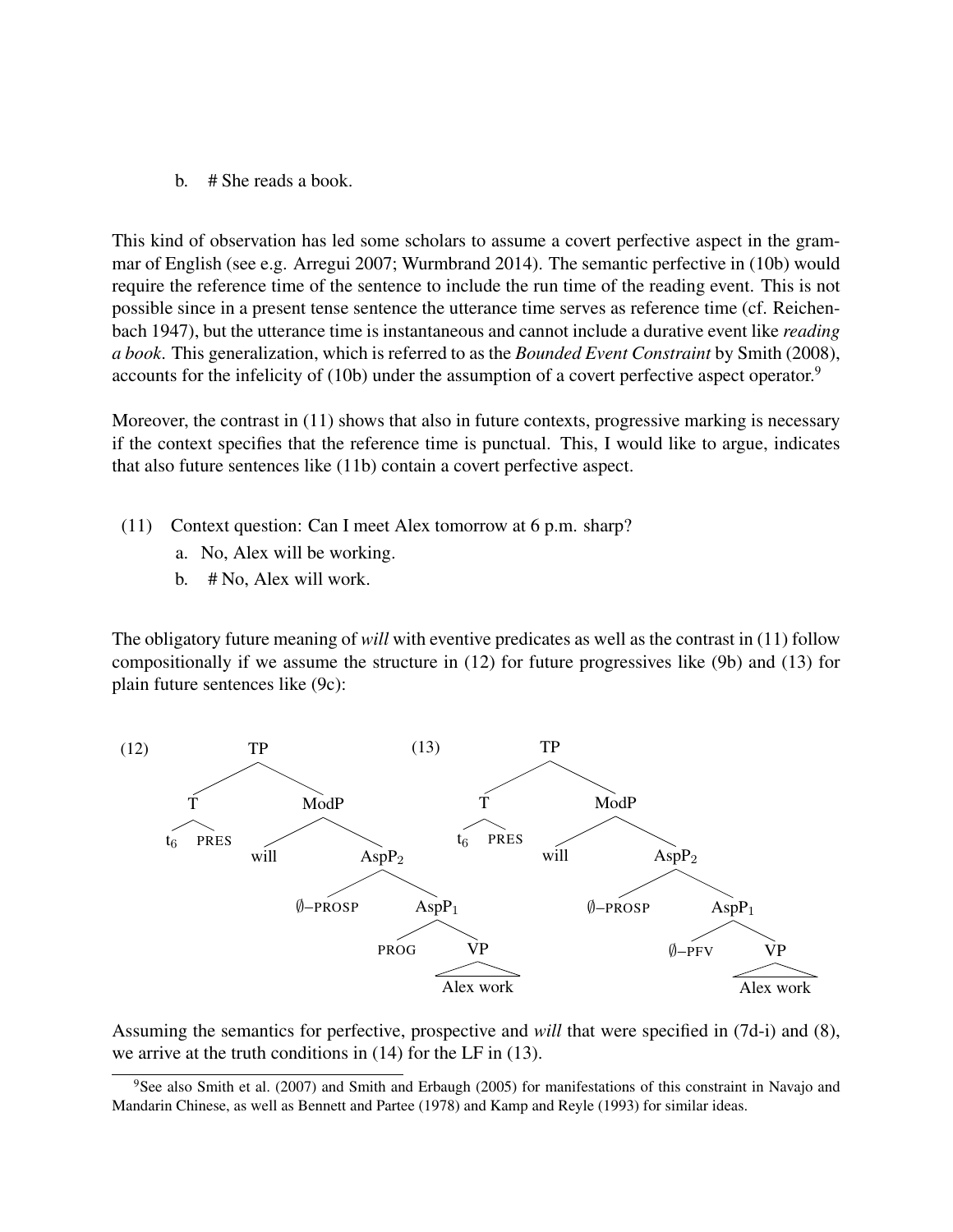(14)  $[(9c)/(13)]^{g,c}$  is only defined if g(6) is t<sub>c</sub>. If defined:  $= \lambda w. \forall w'$  [w'  $\in$  BEST<sub>O(w)(q(6))</sub> (MB(w)(g(6)))  $\rightarrow \exists t'$  [t' > g(6) &  $\exists e$  [ $\tau(e) \subseteq t'$  & work(e)(w') & agent(e)(w') = Alex $\overrightarrow{III}$ 

The truth conditions in (14) require that there be a future time that includes the running time of the event of Alex working, which is incompatible with a present construal. In the LF in (12), the only difference is that  $AspP_1$  hosts a progressive aspect instead of a perfective, while  $AspP_2$  is still specified for prospective. The truth conditions then come out as in (15).

(15)  $[(9b)/(12)]^{g,c}$  is only defined if  $g(6)$  is t<sub>c</sub>. If defined:  $= \lambda w. \forall w'$  [w'  $\in$  BEST<sub>O<sub>(w)(g(6)</sub>)(MB(w)(g(6)))  $\rightarrow \exists t'$  [t' > g(6) &  $\exists e$  [ $\tau(e) \supseteq t'$  & work(e)(w')</sub> & agent(e)(w') = Alex

The truth conditions specified in (15) only require that there be a time after the present RT (i.e. the utterance time  $t_c$ ) which is included in the time of Alex working. Given that this time interval can be an instant that is located right after  $t_c$ , (15) is compatible with the ET including *both* the utterance time and the time introduced by the prospective aspect operator. Thus, the observed under–specification between present and future readings of sentences like (9b) is predicted.

If we accept the assumption made in (7c), the perfective/progressive contrast does not apply to stative predicates in the same way it does to events, since for states the relevant temporal relation between ET and RT is overlap rather than inclusion. Hence, it is predicted that stative predicates pattern with progressive events in allowing for present epistemic readings. For the sake of completeness, the truth conditions of the stative sentence in (9a) are provided in (16).

(16)  $[(9a)]^{g,c}$  is only defined if g(6) is t<sub>c</sub>. If defined:  $= \lambda w. \forall w'$  [w' ∈ BEST<sub>O(w)(q(6))</sub>(MB(w)(g(6)))  $\rightarrow \exists t'$  [t' > g(6) &  $\exists e$  [ $\tau(e)$  O t' & busy(e)(w') & agent(e)(w') = Alex $\overrightarrow{||}$ 

Again, the temporal component of these truth conditions only requires that the time where Alex is busy overlaps the time introduced by the prospective and if we assume with Altshuler and Schwarzschild (2013) that stative eventualities are inherently (temporally) unbounded, there will always be a part of the state of Alex being busy that temporally overlaps a time interval after the reference time  $g(6)$  (which in the above case coincides with the utterance time).

Under this kind of approach, past–oriented modal interpretations in English arise if  $AspP_2$  is specified for perfect rather than prospective and if  $AspP<sub>1</sub>$  has a covert perfective aspect, e.g. in the eventive sentence in (17) which gets the LF structure in (18) and the truth conditions in (19).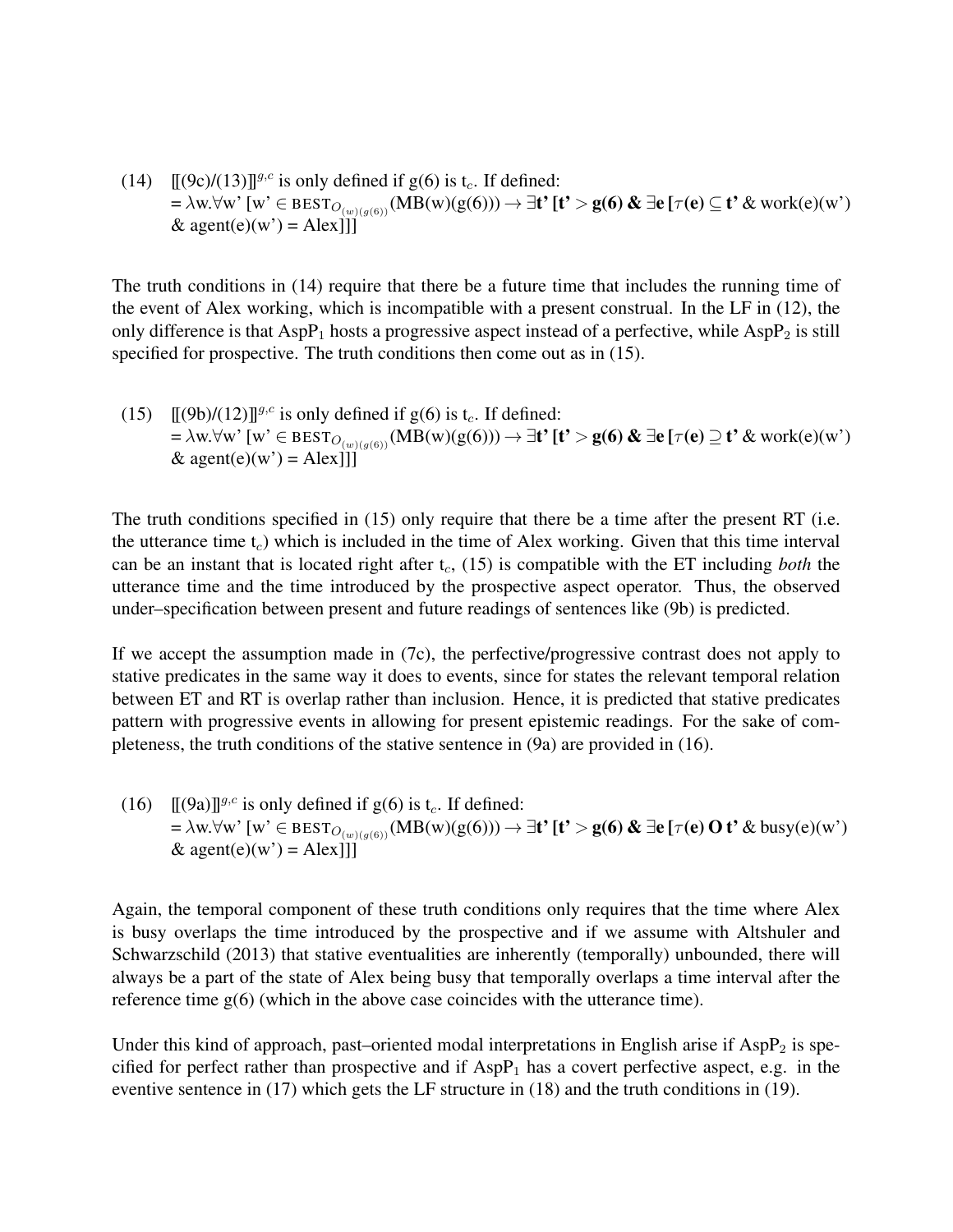(17) Context: Your sister is coming to your house to visit. When she sees your daughter, she remarks that her eyes look red and swollen and she wants to know what happened, you suppose:

Alex will have cried.

- (18) TP  $\tilde{\rm T}$ **PRES** ModP will  $AspP<sub>2</sub>$ PERF AspP<sub>1</sub>  $\emptyset$ –PFV Alex cry
- (19)  $\llbracket \text{TP} \rrbracket^{g,c}$  is only defined if g(6) is t<sub>c</sub>. If defined:  $=\lambda$ w. $\forall$ w' [w'  $\in$  BEST $_{O_{(w)(g(6))}}(MB(w)(g(6))) \to \exists$ t' [t'  $<$  g(6) &  $\exists$ e [ $\tau$ (e)  $\subseteq$  t' & cry(e)(w') & agent(e)(w') = Alex]

These truth conditions correctly predict that in all possible worlds in the modal base there is a time before the reference time that includes an event of Alex crying. As it stands, however, the proposed analysis does not predict the second reading of (18), namely the "past in the future" interpretation (UT  $\rm < E T < RT$ , cf. Reichenbach 1947: p.290) where the RT is in the future, and the perfect aspect induces a past shift of the ET relative to this future RT. This reading will be a problem for any account that assumes a Reichenbachian distinction between ET, RT and UT, and also assumes that futur–shifting is aspectual, since the future and the perfect would impose contradictory requirements on the relation between ET and RT. One possible way of solving this is to adopt the proposal of Sauerland (2002) that present tense in English is semantically vacuous. This would remove the presupposition from the truth conditions above, thus allowing that the context shifts the RT to the future. <sup>10</sup>

(1) Present tense in English

a.  $[PRES]]^{g,c} = \lambda t$ . t (no presupposition) b.  $[PRES]^{g,c} = \lambda t : \neg(t \leq t_c)$ . (non–past presupposition)

<sup>&</sup>lt;sup>10</sup>Sauerland's proposal of vacuous present tense is not uncontroversial (for a counterargument see Thomas 2015). However, what Sauerland (2002) argues against is the present tense in English carrying a non–past presupposition, a proposal he attributes to Abusch (1997). Even if we assumed a lexical entry of the English present tense which involves a non–past presupposition, the future perfect reading could be derived, since a future RT would be possible. Hence, either of the present tense semantics in (1) would work for the account presented here.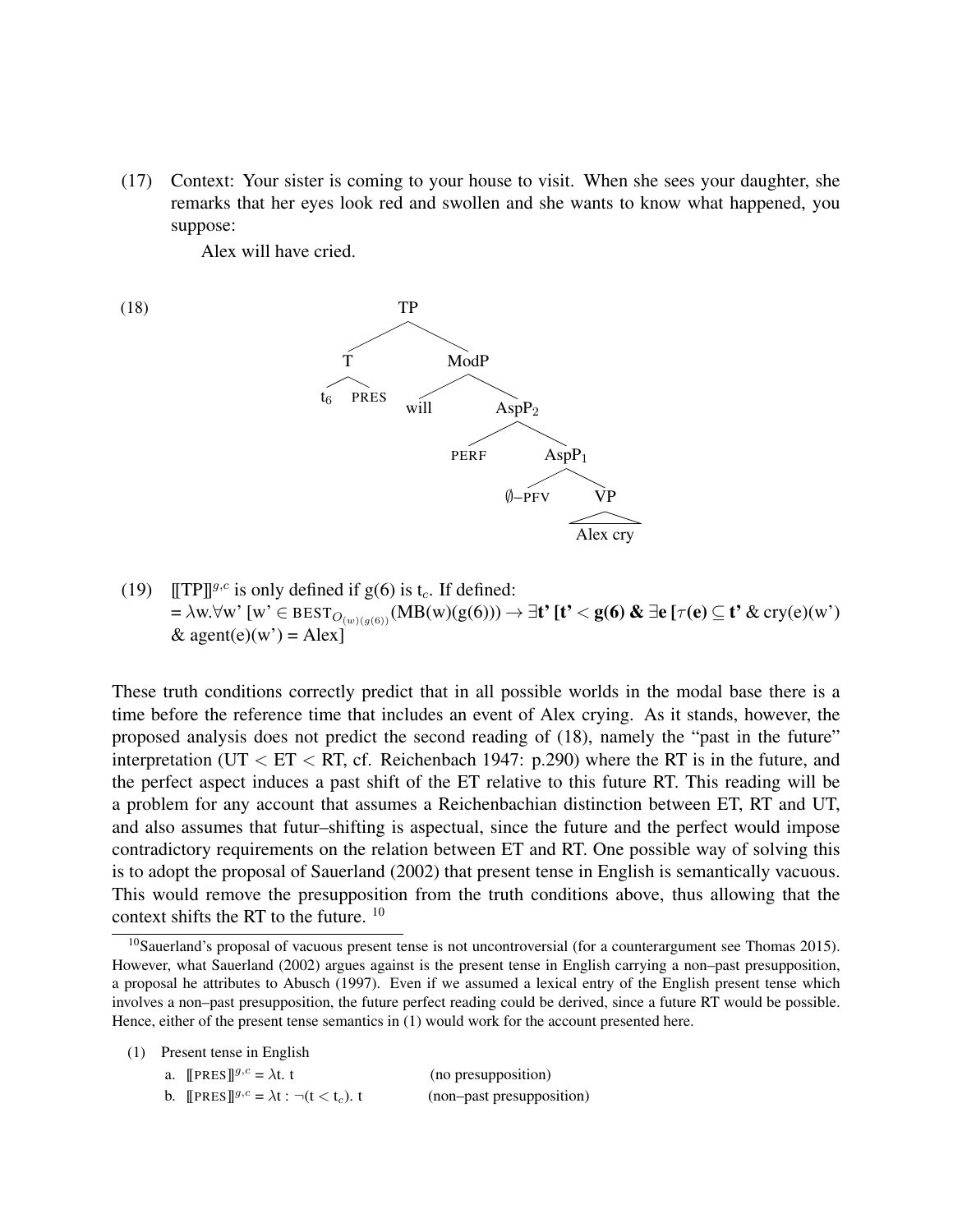Let me summarize the core properties of future interpretation in English. I propose that *will* is a modal future marker that always co–occurs with i) a covert prospective or an overt perfect operator and ii) a covert perfective or an overt progressive operator. The future–shifting component that is associated with *will* comes from the covert prospective. However, if the covert prospective co–occurs with a stative predicate or an event predicate marked for progressive, this results in truth conditions that are compatible with a present epistemic interpretation. Being covert and compositionally optional (i.e. of a modifier type  $\langle\langle i,\langle s,t\rangle\rangle,\langle i,\langle s,t\rangle\rangle\rangle$ ), the covert prospective has to be licensed. In English, the licensing condition is modality. Hence, the covert prospective also occurs with other modal elements such as *can, must* etc. (see Kratzer 2012).

#### 3. Cross–linguistic variation

What I hope to have shown in the last section is that an aspect–based analysis of the temporal readings of English *will* is viable. This section provides a sketch of how the proposed analysis accounts for future interpretation in selected other languages. The proposal for English builds on the analysis of future interpretation in Medumba developed in Mucha (2015), since future in Medumba patterns with future in English in many important respects. Hence, Medumba is the language to be considered first.

#### 3.1. The parallel case: Medumba

Future in Medumba<sup>11</sup> is most commonly marked by the preverbal morpheme  $\hat{a}$ <sup>'</sup>. Moreover, in simple question–answer pairs such as (20), *a'´* seems to be necessary for future interpretation.

- (20) Context question: What will Nana and Serge do tomorrow?
	- a. Bu **á'** ná nkwún (nəmndj<del>u</del>) they FUT cook beans tomorrow "They will cook beans tomorrow."
	- b. #Bu ná ŋkwún(nəmndj<del>u</del>) they cook beans tomorrow Intended: "They will cook beans tomorrow."

However, future interpretation is licensed without the  $\acute{a}$ '-marker in a number of environments which seem to share the property of nonveridicality.<sup>12</sup> For reasons of space this is illustrated only for questions (21), negation (22), and the scope of modals (23), but it also holds for imperatives and antecedents of conditionals (see Mucha 2015).

<sup>&</sup>lt;sup>11</sup>Medumba is a Grassfields Bantu language mainly spoken in Western Cameroon in and around the city of Banganté.

 $12$ For a discussion of nonverdicality in prospective environments see Giannakidou (2014).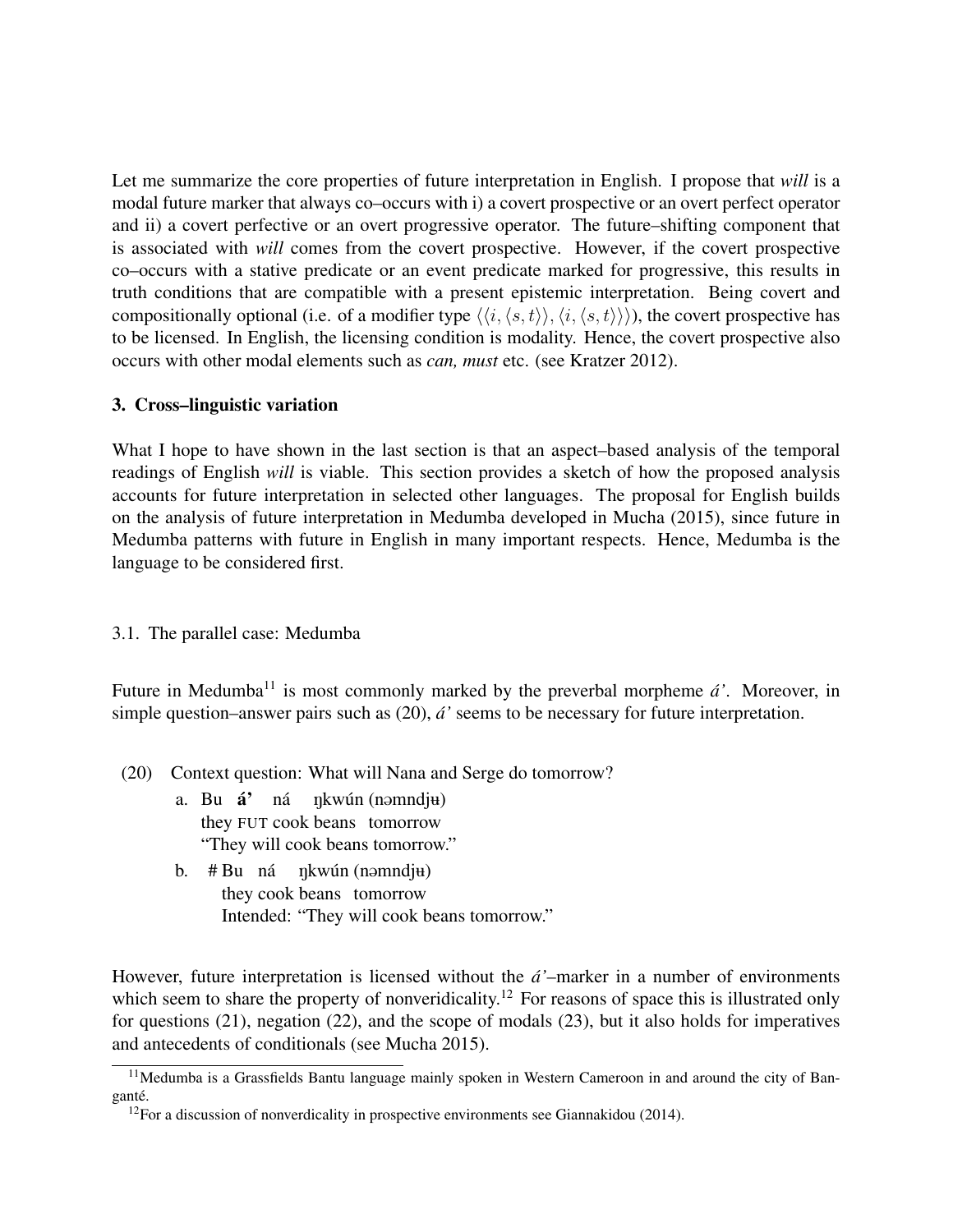- (21) Context: This year Mary is always cooking rice. Wú kwádə mbə á µná kə you think that she cook what year other ngo mu'? "What do you think she will cook next year?"
- (22) Context: Marie has had a very hard time lately. She worked a lot and did not sleep very much. How will she be doing when I visit her tomorrow?

Marie kà mbu mabwô Marie NEG be good "Marie will not be well."

(23) Context (adapted from Tonhauser 2011a): A farmer is looking at the clouds; he says: mu'dj<del>u</del> mbəŋ ndú maybe rain fall "It might rain."

Not only is the future marker *a'´* not necessary for future interpretation in all cases, *a'´* does also not entail future interpretation, as example (6) in the introduction demonstrates for a sentence with a stative predicate. The contrast in  $(24)$  shows that Medumba also patterns with English in that present–oriented interpretation with *a'´* is possible with eventive predicates only if these are marked for imperfective/progressive aspect (24a), but not in the aspectually unmarked case (24b).

- (24) Context: Roger is coming home from work and is surprised that he does not find his children playing in front of the house. Then he realizes that his spouse is already preparing dinner, so he can guess what the kids are doing:
	- a. Bú **á'** kэ́ they FUT IPFV help mother their widə má yúb "They will be helping their mother."
	- b. #Bú **á'** widə má they FUT help mother their yúb Intended: "They will be helping their mother." Speaker comment: "This sounds like an order."

Medumba is a graded tense language, i.e. it has temporal morphemes that are specified for remoteness. While future interpretation marked by (plain) *a'´* is unspecified for remoteness, *a'´* can be combined with additional morphemes, e.g. *cág* in (25a) and *zí* in (25b), to make more fine–grained temporal distinctions.<sup>13</sup>

<sup>&</sup>lt;sup>13</sup>See Mucha (2015) for evidence for the remoteness specifications of  $\hat{a}'$  *cág* and  $\hat{a}'$  *zí* as well as for the underspecification of plain *a'´* . For reasons of space, the present paper also does not discuss the ambiguity of the temporal markers *cág* and *zí* proposed in Mucha (2015).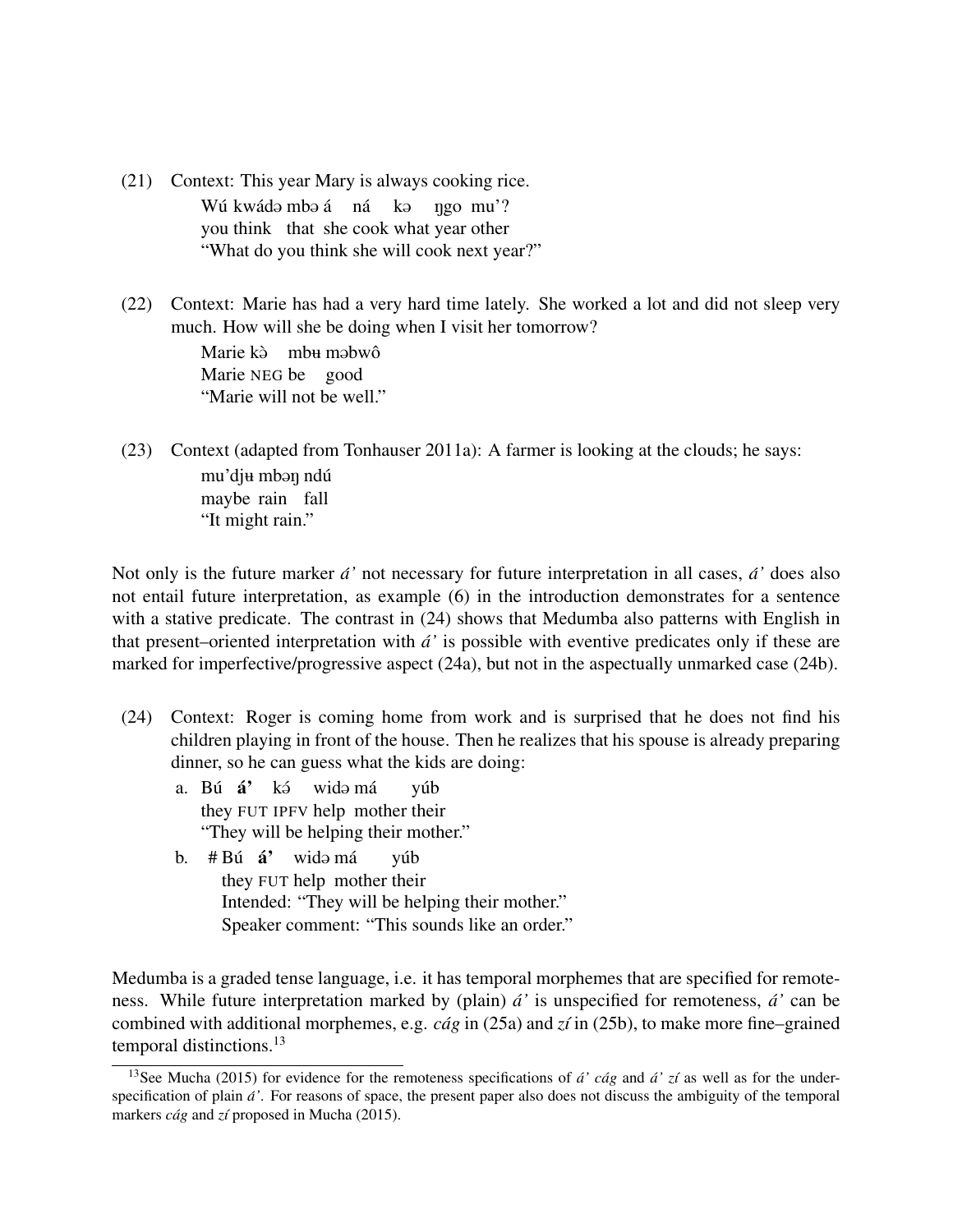- (25) a. Louise **á' cág** nén ntan Louise FUT go market "Louise will go to the market (tomorrow)."
	- b. Louise **á' zí** nén ntan Louise FUT go market "Louise will go to the market (in the distant future)."

Finally, Medumba has graded past morphemes as well, which are analyzed as past–shifting operators in Mucha (2015). However, these graded past morphemes cannot combine with the future marker *a'´* to express past–oriented modality (in the sense of Condoravdi 2002), which requires an embedding structure. In other words, Medumba does not allow for the equivalent of *will* + perfect (cf.  $(17)$ ) in English. This is illustrated with the near past morpheme *f* $\varphi$  in (26).

- (26) Context: Marie participated in a race yesterday. Today she looks very happy, so you suspect:
	- a. \*Marie **á**' fə Marie FUT NEAR win ca´ Intended: "Marie will/must have won."
	- b. a **á'** it FUT be that Marie NEAR win mbu zə Marie fə ca´ "Marie must have won." lit. "It will be that Marie has won."

From the data presented above I would like to conclude the following: Future–shifting in Medumba is realized either by overt graded future shifters such as  $c\dot{a}g$  and  $z\dot{i}$  or by a covert future shifter whose meaning parallels that of the English covert prospective proposed in (8b) in section 2. Like in English, this covert future shifter has to be licensed, but in Medumba the licensing condition is nonveridicality rather than modality.<sup>14</sup> The default licenser for the covert future shifter in Medumba is *a'´* , its meaning parallels that of English *will*. In contrast to *will*, *a'´* always selects for a future– shifting element and cannot combine with a past–shifter. Just like English *will*, however, *a'´* is compatible with present–oriented epistemic readings if it co–occurs with the (covert) indefinite future shifter and a stative or imperfective predicate.

- (1) Future licensing in English
	- a. ?? What do you think Mary cooks tomorrow?
	- b. # Mary does not feel well tomorrow.
	- c. Tina might win tomorrow.

<sup>&</sup>lt;sup>14</sup>Note that, in contrast to the Medumba cases, questions and negation do not generally license future interpretation in English, while modals do, as illustrated in (1). (Note that the English consultant who provided these judgments reports that the example in (1a) improves with a specific intonation that possibly indicates contrasting.)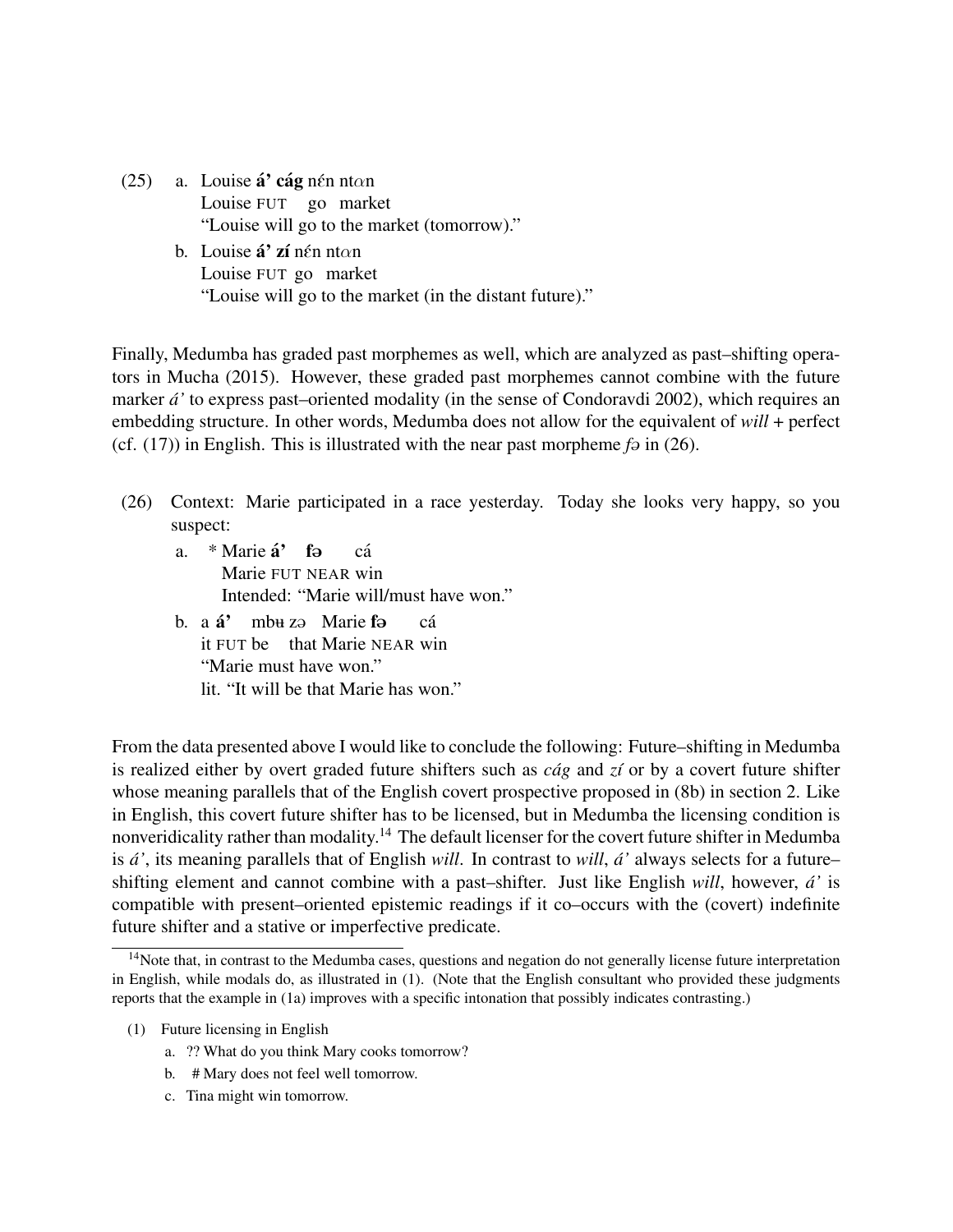# 3.2. Overtly restricted co–occurrence in Hausa

Recall from the introduction (example  $(3)$ ) that Hausa<sup>15</sup> differs from languages such as English and Medumba in that its future marker  $z\bar{a}$  is incompatible with present–oriented epistemic interpretations. In Hausa, TAM forms are usually marked directly on a weak subject pronoun (wsp), but the future marker *za* diverges from this pattern in that it precedes the wsp. Interestingly, *za* invariably co–occurs with a low tone on the wsp (27a) which is referred to as a "neutral" or subjunctive marker in the pertinent reference grammars (Newman, 2000; Jaggar, 2001). Zā cannot combine with imperfective (27b) or perfective marking (27c).

- $(27)$  a. Z**a** tà ZĀ 3SG.F-PROSP play tomorrow wàsā gòbe. "She will play tomorrow."
	- b.  $*$  Zā ta-n $\dot{\bar{a}}$ ZĀ 3SG.F-IPFV play tomorrow wàsā gòbe. Intended: "She will be playing tomorrow."
	- $c.$  \*  $Z\bar{a}$  tā ZĀ 3SG.F.PFV do play tomorrow yi wàsā gòbe. Intended: "She will have played tomorrow."

In Mucha (2013), I propose that Hausa is a genuinely tenseless language which marks aspect overtly and obligatorily. Following ideas of Schuh (2003), the neutral/subjunctive form is reanalyzed as a prospective aspect, which must be licensed by a modal operator (like the prospective in English).  $Z\bar{a}$  is a modal operator that is lexically specified to license the prospective in the absence of other modals. The crucial difference between Hausa on the one hand, and English and Medumba on the other, is that Hausa does not allow for aspect stacking. As a consequence of this, the Hausa prospective aspect never combines with an imperfective but always directly modifies (i.e. forward–shifts) the ET of a sentence relative to its RT. Epistemic readings as a secondary effect of the combination of prospective and stative/imperfective meaning are therefore not possible in Hausa. Finally, since  $z\bar{a}$  always combines with the prospective, it entails future–shifting in all its occurrences.

# 3.3. Overt realization of prospective aspect in Gitksan

Gitksan (Tsimshianic), like Hausa, has an overt prospective aspect marker, the morpheme *dim*. Matthewson (2012, 2013) shows that *dim* overtly contributes the future orientation of modals in

<sup>&</sup>lt;sup>15</sup>Hausa is a Chadic language mainly spoken in Northern Nigeria.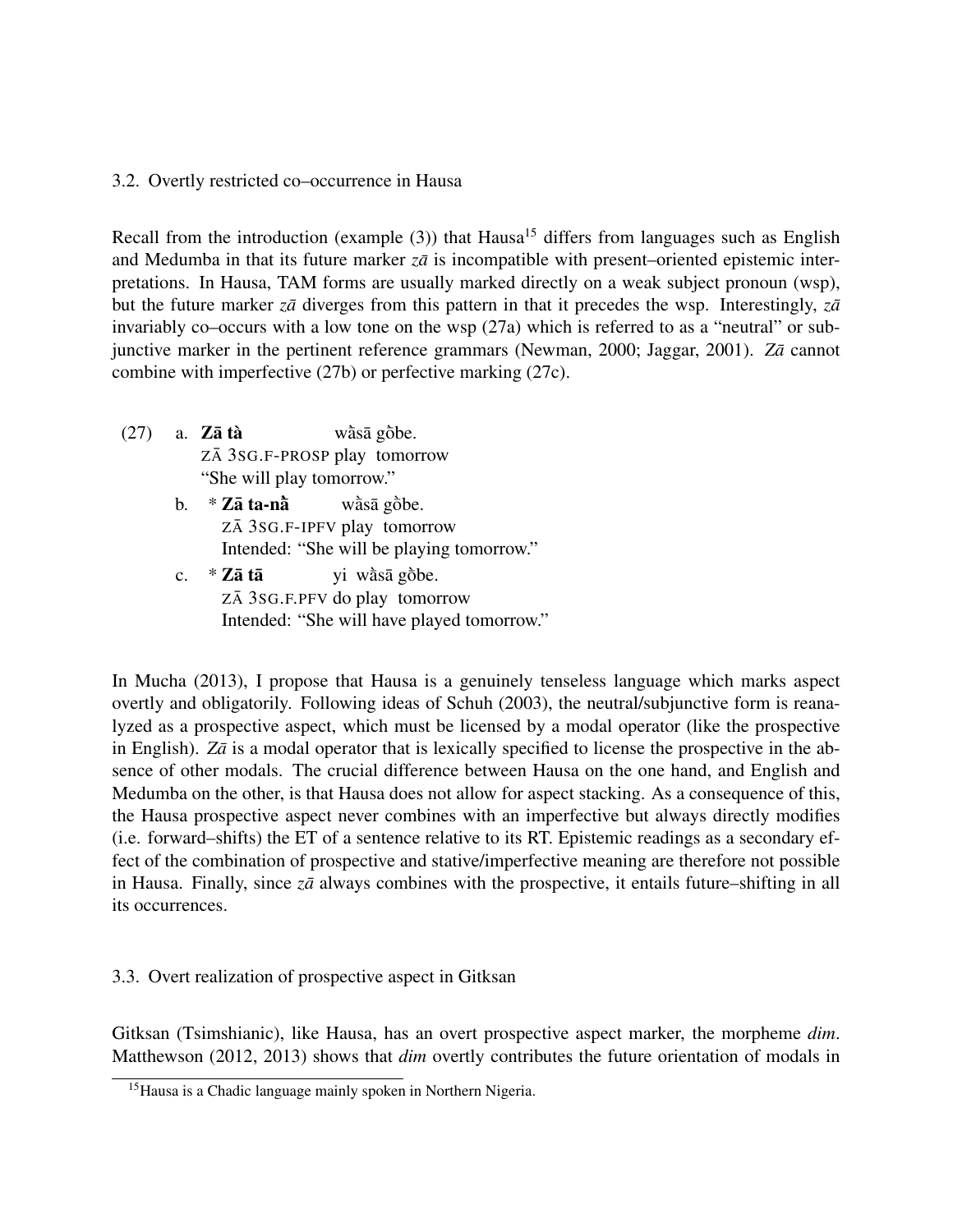Gitksan. Modals that are lexically specified for circumstantial flavor<sup>16</sup> always co–occur with *dim*, which invariably makes them future–oriented. Epistemic modals, by contrast, can occur without the prospective marker, but in this case only allow for non–future orientation. With *dim* their interpretation is invariably future–oriented. The contrast is illustrated in (28) from Matthewson (2013) (contexts omitted).

(28) a. yugw=imaa/ima'=hl wis IMPF=EPIS=CN rain "It might have rained." / "It might be raining."  $l \neq$  "It might rain (in the future)." b. yugw=imaa/ima'=hl **dim** wis IMPF=EPIS=CN FUT rain  $\neq$  "It might have rained." /  $\neq$  "It might be raining." / "It might rain (in the future)."

With respect to the analysis of the future that I have been arguing for, we might expect future in Gitksan to be realized in a similar way as it is in Hausa, i.e. the modal and the temporal components of future interpretation are both overtly encoded. However, according to Matthewson (2012, 2013), *dim* is both necessary and sufficient for future interpretation, as shown in (29).

| (29) | $*(dim)$ limx=t James t'aahlakw | Matthewson, 2013 |
|------|---------------------------------|------------------|
|      | FUT sing=DM James tomorrow      |                  |
|      | "James will sing tomorrow."     |                  |

Transferring this to the discussion on English, Hausa and Medumba above, it seems that in Gitksan the prospective does not have to be licensed by a modal or a nonveridical operator. This might not even be surprising in a language that overtly realizes future orientation, although it contrasts with the observation that in Hausa the overt prospective must be licensed. Moreover, taking the data from Gitksan at face value suggests that future interpretation does not (or not necessarily) involve modality after all. There is a caveat, however. According to Matthewson (2013), *dim* is not only used for plain predictive future sentences, but also for expressing other kinds of modality, e.g deontic necessity as in (30).

(30) Context: I tell you that Bob stole a book from the store.

dim ap FUT EMPH back guuxws mak-d-i-s give-T-TRA-PN Bob Bob (Matthewson, 2013) "He has to give it back."

<sup>&</sup>lt;sup>16</sup> According to Matthewson (2013), modals in Gitksan are lexically specified for their conversational background. Quantificational force is specified for circumstantial, but not for epistemic modals.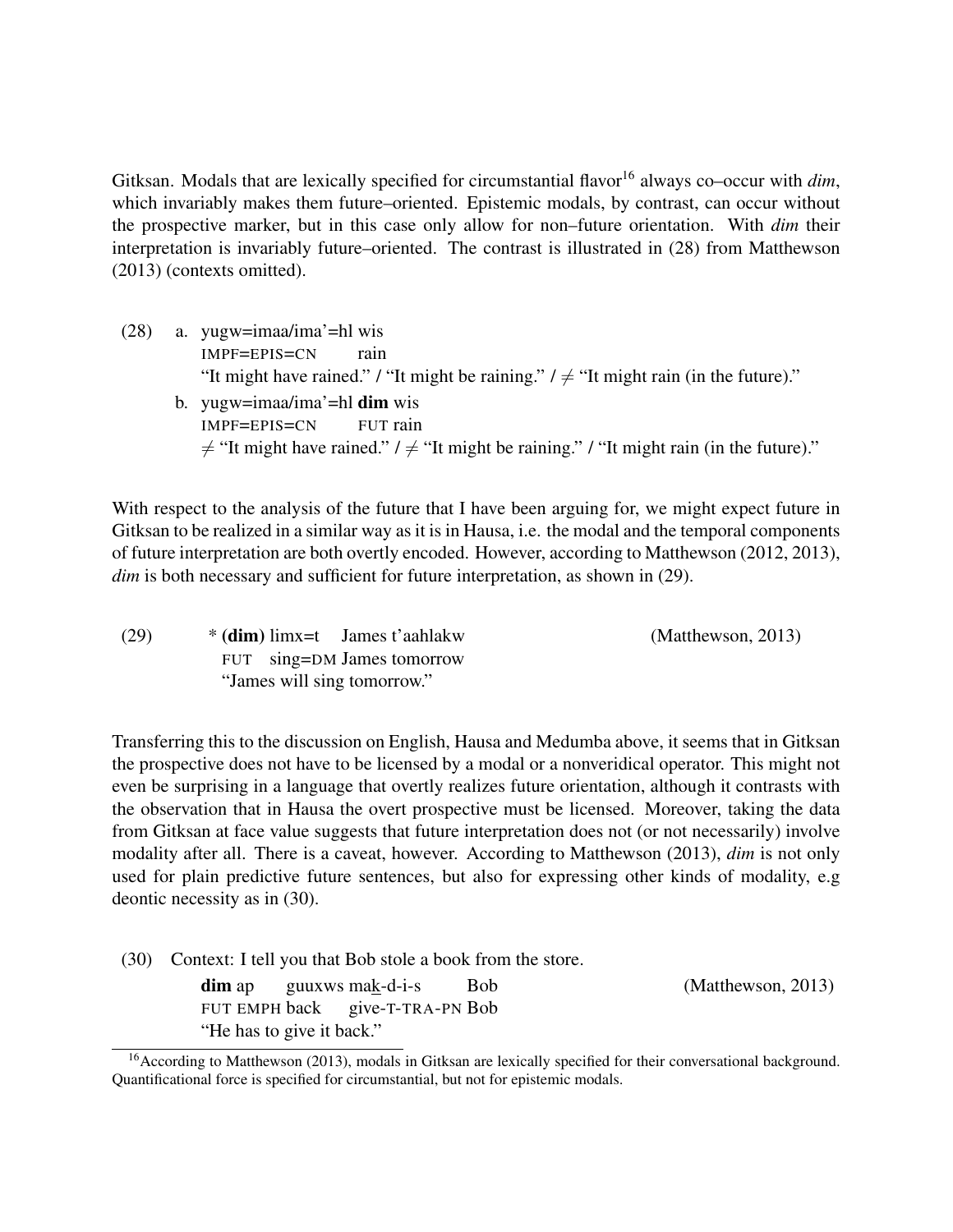Matthewson (2013) mentions two possible explanations for this range of interpretations of sentences with (plain) *dim*. Either examples like (30) are in fact plain future statements and the modal interpretations arise via inferences, or there is a covert modal element occurring in plain *dim*–sentences. If we adopted the latter assumption, Gitksan would be the complementary case of English and Medumba in that the temporal component of the future is realized overtly while the modal one is covert.

Recall also that I propose to account for the possibility of present–oriented epistemic interpretations of future markers by reference to the aspectual architecture of a given language. More concretely, the proposal is that in English, Medumba and Hausa future marking always comes with a modal and a temporal component, but that the temporal component is covert in English and Medumba. The fact that only the Hausa future does not allow for present epistemic interpretations is attributed to the fact that Hausa does not allow for aspect stacking so that the prospective can never co–occur with an imperfective marker. The formal analysis of Gitksan modal sentences with *dim* provided in Matthewson (2012) suggests that it not only matters *if* a language marks grammatical aspect and if aspect can be stacked, but also *how* aspects can be stacked. Matthewson (2012) reports that, like English and Medumba, Gitksan allows for overt co–occurrence of prospective and imperfective aspect. Therefore, both aspects are formalized as quantifiers over times with an  $\langle\langle i,\langle s,t\rangle\rangle,\langle i,\langle s,t\rangle\rangle\rangle$  modifier type (like the meaning that I proposed for the future shifters of English and Medumba). Existential quantification over the event variable is encoded in a bleached aspect head (31a). The lexical entries of the prospective marker *dim* and the imperfective morpheme *yukw*, cited from Matthewson (2012: p.438), are given in (31b) and (31c).

(31) a.  $[[ASP]] = \lambda P_{\langle ev, st \rangle} \lambda t \lambda w$ . ∃e  $[P(e)(w) \& \tau(e) = t]$ b.  $[[dim]] = \lambda P \in D_{\langle i, st \rangle} \lambda t \lambda w$ .  $\exists t' [t < t' \& P(t')(w) = 1]$ c.  $[[\text{yukw}]] = \lambda \text{PeD}_{\langle i, st \rangle} \lambda t \lambda w$ .  $\exists t' [t' \supseteq t \& P(t')(w) = 1]$ 

Given what I proposed earlier, I would expect that the combination of prospective and imperfective in Gitksan is compatible with a present epistemic interpretation, which does not seem to be the case, as illustrated in example (28b) above. However, the truth conditions that Matthewson (2012) gives for a prospective imperfective sentence (with epistemic modality) suggest that in Gitksan it is the prospective aspect that attaches to the VP (more precisely to  $\lceil \text{ASP} \rceil (\lceil \text{VP} \rceil)$ ). Hence the prospective aspect shifts the ET to the future of the time introduced by the imperfective, which includes the RT. The truth conditions of (28b) are cited in (32).

(32) 
$$
[[\text{ima}(a)_{\text{MB}}] \text{ yukw dim asp wis}]] = \lambda t \lambda w \exists w' [w' \in \text{MB}(w, t) \& \exists t' [t' \supseteq t \& \exists t'' [t' < t'' \& \exists e [[\text{it rains}](w')(e) \& \tau(e) = t']]]]
$$
\n(Mat thewson, 2012: p.438)

By contrast with the truth conditions in (32), my proposal for Medumba and English implies that imperfective and (covert) perfective always apply to the VP, and that the prospective has to be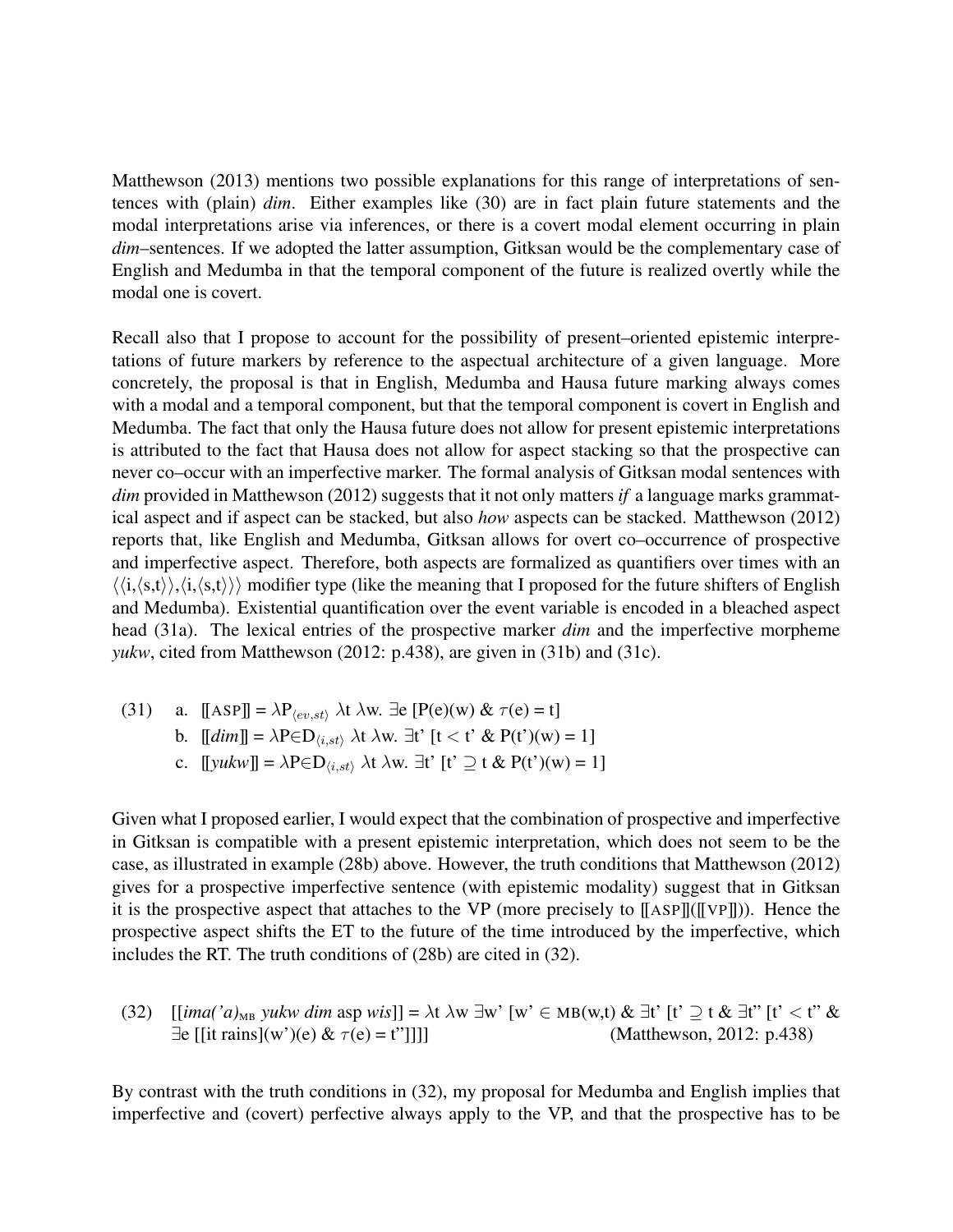stacked on top, with the effect that the prospective never directly modifies the ET. Therefore, if my interpretation of Matthewson (2012) is correct, the compositional order of prospective and imperfective aspect could explain the difference between Gitksan on the one hand, and English and Medumba on the other hand, even if all of these languages allow for aspect stacking.

3.4. Overt free co–occurrence in Greek

Another language I want to consider, albeit only briefly, is Greek. Modern Greek (and Italian) as described by Giannakidou and Mari (2013a, b, 2014, ta) are among the languages that allow for non–future interpretations with future marking (like English and Medumba). According to Giannakidou and Mari (ta), in Greek the predictive interpretation with the future marker arises in combination with a perfective non–past (PNP) form. This is illustrated in (33).

|                              | $(33)$ O Janis tha ftasi               | avrio. | (Giannakidou and Mari, ta) |
|------------------------------|----------------------------------------|--------|----------------------------|
|                              | the John FUT arrive. PNP. 3sg tomorrow |        |                            |
| "John will arrive tomorrow." |                                        |        |                            |

Giannakidou (2009) defines the meaning of non–past as denoting an open interval which licenses a future interpretation, but does not force it. The formalization is given in (34).

Giannakidou and Mari also argue that the time variable of the Greek non–past must be interpreted as a bound variable. It must be licensed by a nonveridical particle (see Giannakidou and Mari 2013a: p.257) and one possible licenser is the future particle *tha*. *Tha* licenses the defective non– past by supplying the UT as a RT, i.e. as a left boundary to the open interval denoted by the non–past.

Giannakidou and Mari also report that the Greek future systematically receives epistemic present interpretations when combined with stative predicates (35a) or with imperfective non–past (35b).

|  |                         | $(35)$ a. I Ariadne that ine arrosti |  |  |  |
|--|-------------------------|--------------------------------------|--|--|--|
|  |                         | the Ariadne FUT be.3sg sick          |  |  |  |
|  | "Ariadne must be sick." |                                      |  |  |  |

b. I Ariadne **tha** troi the Ariadne FUT eat.ipfv.non–pst.3sg now tora "Ariadne must be eating now."

(Giannakidou and Mari, 2014)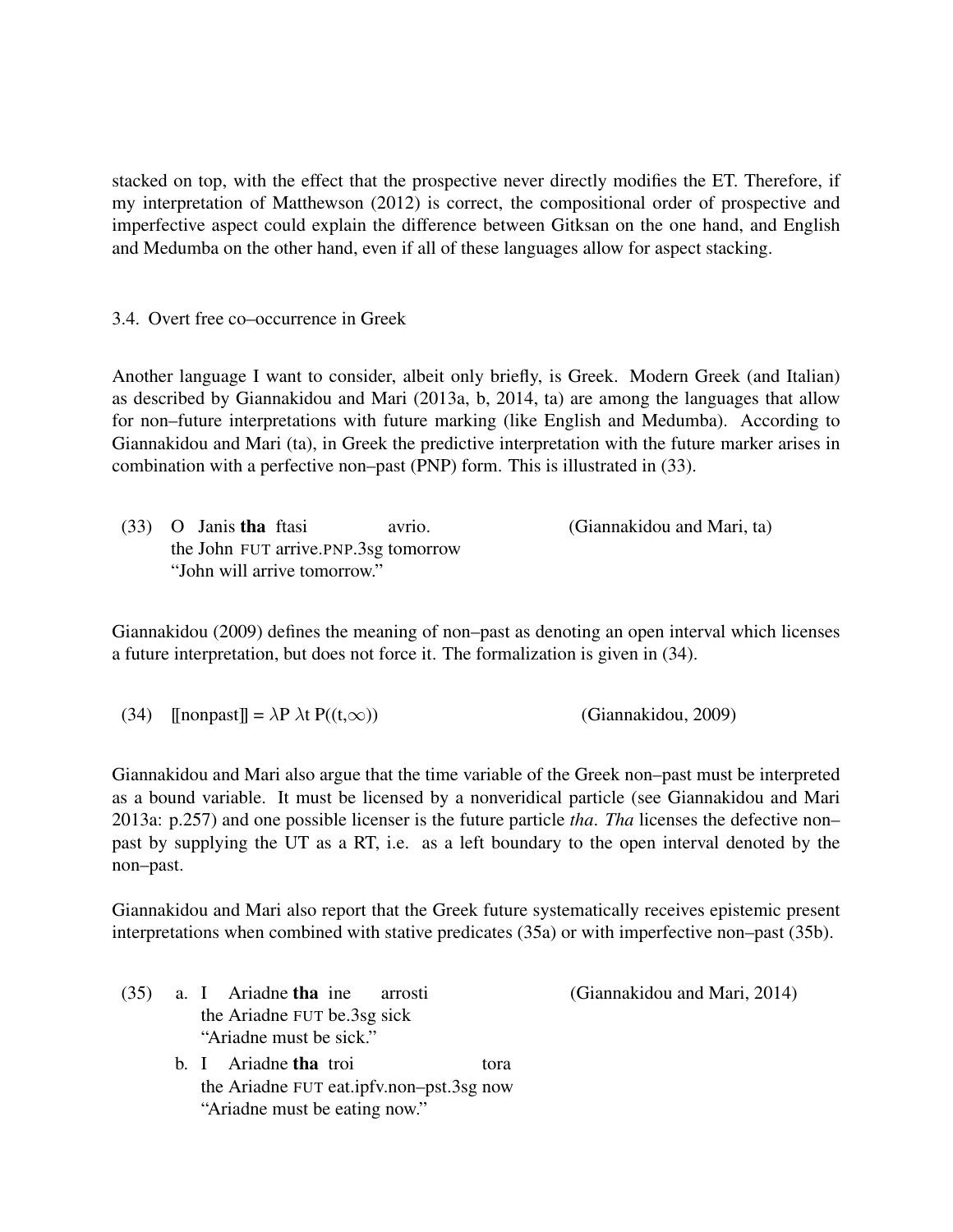In order to get past–oriented epistemic readings, the Greek future particle *tha* can be combined with the perfective past (PP) form, illustrated in (36) (from Giannakidou and Mari 2013a: p.258).

(36) I Ariadne tha kimithike the Ariadne FUT sleep.PP.3sg before two hours (orin apo dyo ores). "Ariadne must have fallen asleep two hours ago."

Hence, Greek fits into the cross–linguistic picture as follows: As Giannakidou and Mari (2014) make explicit, Greek patterns with Gitksan in making the compositionality of future interpretation and prospectivity obvious. Predictive future readings arise in Greek only if the future modal *tha* is combined with perfective non–past, which has the meaning in (34). This perfective non–past, under their analysis, behaves like the Hausa prospective in that it is defective and must be licensed by a modal/nonveridical particle like *tha*. The future modal *tha* differs from the future modals of Hausa, Medumba, and English under my analysis in that it does not obligatorily co–occur with a future–shifter, but the future shifter under *tha* is in complementary distribution with an imperfective non–past and a perfective past.

A concluding conjecture: If the line of reasoning proposed here is on the right track, it can also account for attested variation *within* the class of languages that allow for non–future epistemic interpretations with future modals. As stated by Giannakidou and Mari (2014) and confirmed by English native speakers I consulted, purely epistemic readings with English *will* are much harder to obtain than with its counterparts in Greek and Italian, and *will* seems to have some kind of future flavor in all its uses.<sup>17</sup> Under the present account, this can be related to the assumption that English *will* is always prospective and the present epistemic reading is a secondary effect in the sense that it does not contradict the derived truth conditions, as shown in section 2. In Greek, by contrast, there is no future–shifting at all in a sentence like (35b), which makes a present reading much more natural.

# 4. Summary

Languages differ with respect to the degree to which future marking is compatible with present readings (see Tonhauser 2011b). This paper proposes to account for this by referring to cross– linguistic differences in the aspectual architecture of languages, assuming that future interpretation generally involves two meaning components: modality and (prospective) future–shifting. Languages may overtly realize the modal component (e.g. English), the temporal component (e.g. Gitksan), or both (e.g. Hausa). If an overt future modal always occurs with a semantic future shifter which is in complementary distribution with other aspects, present readings are excluded. This is the case in Hausa. If a future modal always occurs with a future shifter, but this future shifter can be stacked on top of imperfective aspect, present readings are predicted to be possible

 $17$ Besides my colleague Joseph De Veaugh–Geiss, I am grateful for judgments from and discussion with participants of the SIASSI 2015 and of SuB 20. Systematic testing of this generalization is desirable, but left for future research.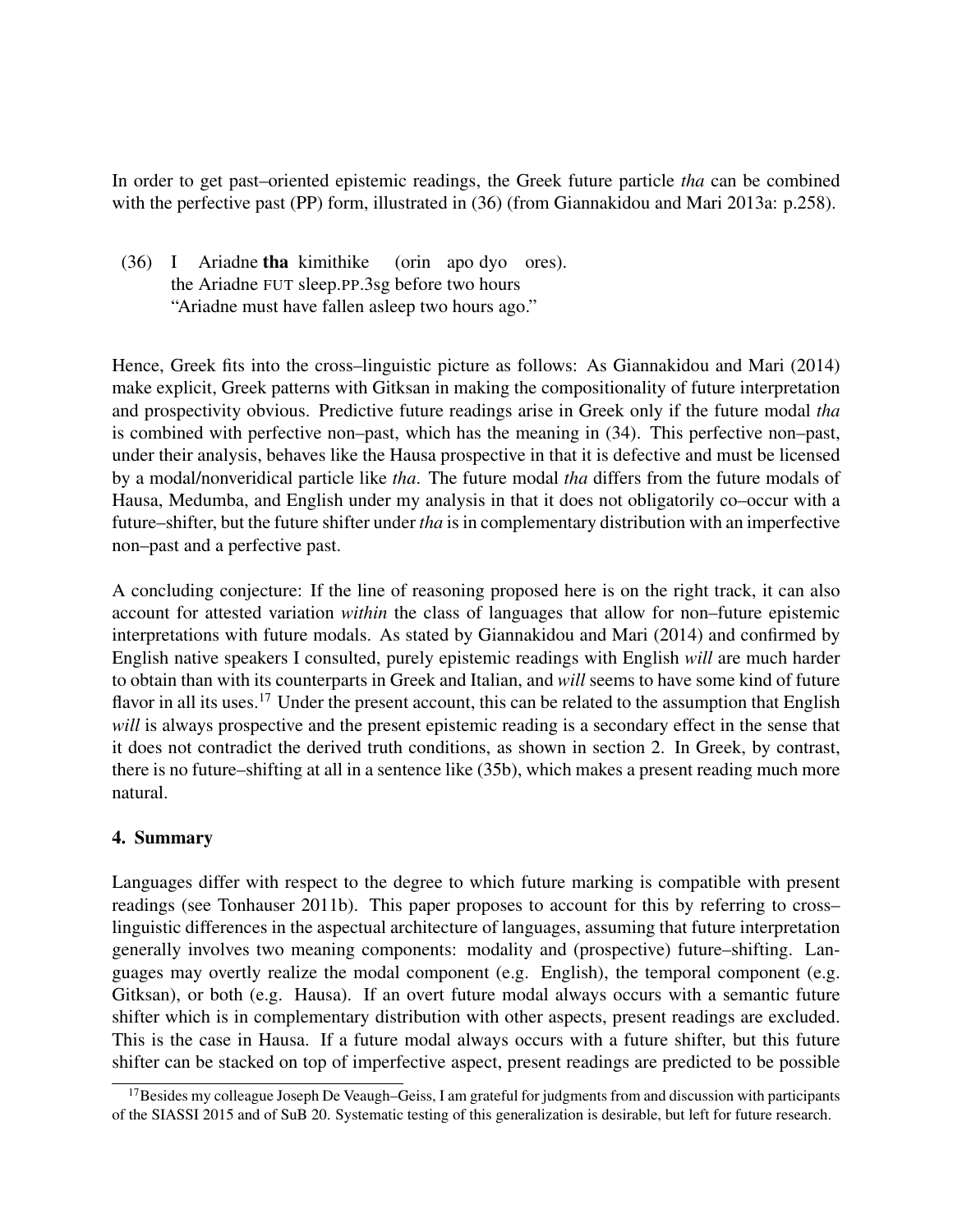but restricted or slightly marked. This is what I propose for English and Medumba (with the difference that English *will* can also be combined with a perfect instead of a prospective). If a future modal freely combines with any temporal/aspectual operator, but if these cannot be stacked, we expect that present interpretations are available and natural with a combination of the future modal and imperfective aspect, but excluded with a combination of the future modal and the prospective or its equivalent. Judging from the data presented by Giannakidou and Mari, this might be the case in Greek. Table 1 provides an overview of the proposed typology developed in this paper.

|                  | English                    | Medumba                    | Hausa        | Greek            | Gitksan         |
|------------------|----------------------------|----------------------------|--------------|------------------|-----------------|
| $FUT$ - modal    | will                       | á                          | zā           | tha              | covert $(?)$    |
| $Co-$            | PERF/ Ø-PROSP              | $\emptyset$ -PROSP         | <b>PROSP</b> | PNP/PST/INP      | <b>IPFV/PFV</b> |
| occurrence       | $+$ PROG/ $\emptyset$ -PFV | $+$ IPFV/ $\emptyset$ -PFV |              |                  | + PROSP         |
| $FUT - shifting$ | covert                     | covert                     | <b>PROSP</b> | <b>PNP</b>       | dim             |
| Readings         | fut, pst, (pres)           | fut, (pres)                | fut          | fut, pst, pres   | fut             |
| Licensing        | modal                      | nonveridical               | modal        | nonveridical (?) |                 |

Table 1: Cross–linguistic variation in future marking

#### References

Abusch, D. (1997). Sequence of tense and temporal de re. *Linguistics and Philosophy 20*, 1–50.

- Altshuler, D. and R. Schwarzschild (2013). Moment of change, cessation implicatures and simultaneous readings. In E. Chemla, V. Homer, and G. Winterstein (Eds.), *Proceedings of Sinn und Bedeutung 17*, pp. 45–62.
- Arregui, A. (2007). When aspect matters: the case of *would*–conditionals. *Natural Language Semantics 15*, 221–264.
- Beck, S. and A. von Stechow (2014). Events, times and worlds an LF architecture. Ms., University of Tübingen.
- Bennett, M. and B. Partee (1978). *Toward the logic of tense and aspect in English*. Blackwell.
- Chen, S., V. Hohaus, M. Louie, L. Matthewson, H. Rullmann, O. Simchen, C. T. Turner, and J. Vander Klok (t.a.). Past possibility cross-linguistically. In A. Arregui, M. L. Rivero, and A. Salanova (Eds.), *Modality across Syntactic Categories*. Oxford: Oxford University Press.

Condoravdi, C. (2002). Temporal interpretation of modals: Modals for the present and for the past. In D. Beaver, S. Kaufmann, B. Clark, and L. Casillas (Eds.), *The construction of meaning*, pp. 59–88. Stanford: CSLI Publications.

- Copley, B. (2002). *The Semantics of the Future*. Ph. D. thesis, MIT, Cambridge, MA.
- Copley, B. (2009). *The Semantics of the Future*. New York: Routledge.
- Dowty, D. (1977). Towards a semantic analysis of verb aspect and the English imperfective progressive. *Linguistics and Philosophy 1*, 45–77.
- Enc¸, M. (1996). Tense and Modality. In S. Lappin (Ed.), *The Handbook of Contemporary Semantic Theory*. London: Blackwell.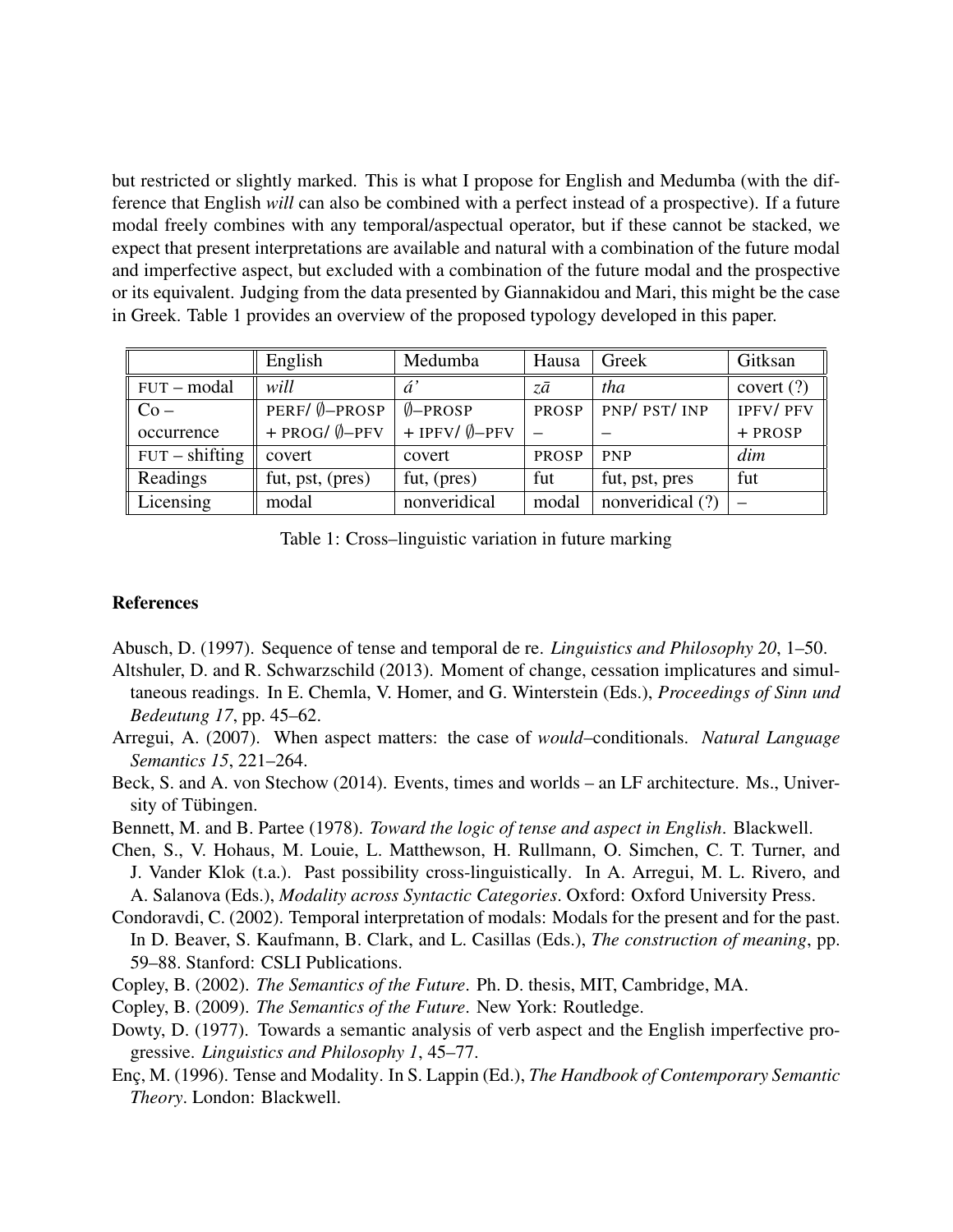- Giannakidou, A. (2009). The dependency of the subjunctive revisited: Temporal semantics and polarity. *Lingua 119*, 1883–1908.
- Giannakidou, A. (2014). The prospective as nonveridical: polarity items, speaker commitment, and projected truth. In D. Gilberts and J. Hoeksema (Eds.), *The Black Book. Feestschrift for Frans Zwarts*, pp. 101–124.
- Giannakidou, A. and A. Mari (2013a). The future of Greek and Italian: An epistemic analysis. In E. Chemla, V. Homer, and G. Winterstein (Eds.), *Proceedings of Sinn und Bedeutung 17*, pp. 255–270.
- Giannakidou, A. and A. Mari (2013b). A two dimensional analysis of the future: modal adverbs and speakers bias. In M. Aloni, M. Franke, and F. Roelofsen (Eds.), *Proceedings of the 19th Amsterdam Colloquium*, pp. 115–122.
- Giannakidou, A. and A. Mari (2014). The future in Greek and Italian: Metaphysical and epistemic dimensions. Ms. University of Chicago and Institut Jean Nicod, CNRS. Accessed from http://ling.auf.net/lingbuzz/002326, January 4, 2016.
- Giannakidou, A. and A. Mari (t.a.). Epistemic future and epistemic MUST: nonveridicality, evidence, and partial knowledge. In J. Blaszczak, A. Giannakidou, D. Klimek-Jankowska, and K. Mygdalski (Eds.), *Mood, Aspect and Modality: What is a linguistic Category?* Chicago University Press. Accessed from http://home.uchicago.edu/ giannaki/papers.html, January 6, 2016.
- Hohaus, V. (2013). Tensed modality cross–linguistically. Talk given at *Tempus Tuesday*, University of Tübingen, July 9, 2013.
- Jaggar, P. J. (2001). *Hausa*. Amsterdam: John Benjamins.
- Kamp, H. and U. Reyle (1993). *From Discourse to Logic*. Dordrecht: Kluwer.
- Kissine, M. (2008). Why *Will* is not a modal. *Natural Language Semantics 16*, 129–155.
- Klecha, P. (2014). Diagnosing Modality in Predictive Expressions. *Journal of Semantics 31*, 443– 455.
- Klein, W. (1994). *Time in Language*. London: Routledge.
- Kratzer, A. (1998). More Structural Analogies Between Pronouns and Tenses. In D. Strolovitch and A. Lawson (Eds.), *Proceedings of Semantics and Linguistic Theory (SALT) 8*, pp. 92–110.
- Kratzer, A. (2012). What "can" can mean. Lecture notes LOT winter school, Tilburg.
- Landman, F. (1992). The progressive. *Natural Language Semantics 1*, 1–32.
- Matthewson, L. (2012). On the (non-)future orientation of modals. In A. G. Aguilar, A. Chernilovskaya, and R. Nouwen (Eds.), *Proceedings of Sinn und Bedeutung 16*, pp. 431– 446.
- Matthewson, L. (2013). Gitksan modals. *International Journal of American Linguistics 79*, 349– 394.
- Mucha, A. (2012). Temporal reference in a genuinely tenseless language: The case of Hausa. In A. Chereches (Ed.), *Proceedings of Semantics and Linguistic Theory (SALT) 22*, pp. 188–207.
- Mucha, A. (2013). Temporal interpretation in Hausa. *Linguistics and Philosophy 36*, 371–415.
- Mucha, A. (2015). *Temporal interpretation and cross–linguistic variation*. Ph. D. thesis, University of Potsdam.
- Newman, P. (2000). *The Hausa language*. New Haven: Yale University Press.